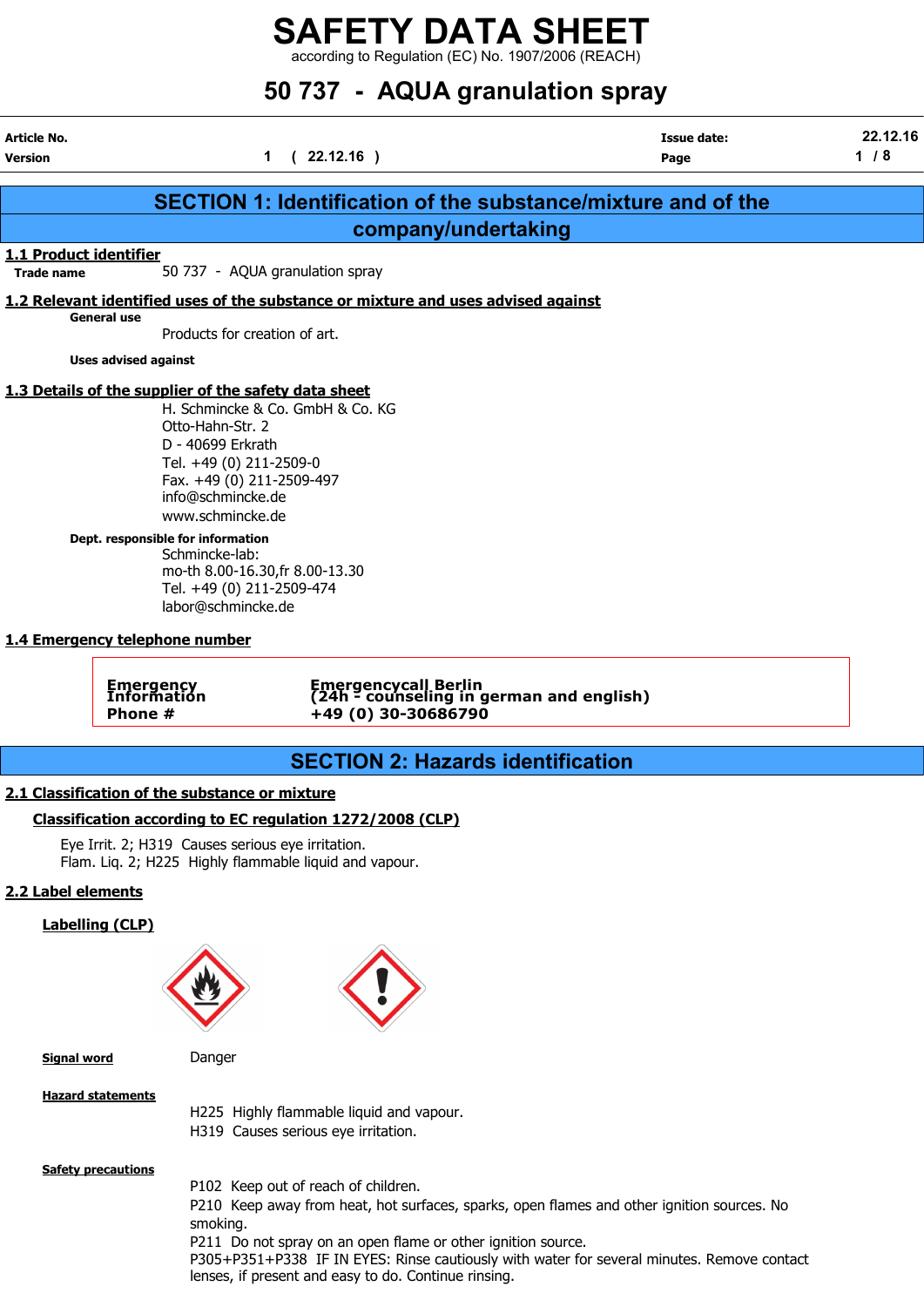according to Regulation (EC) No. 1907/2006 (REACH)

# 50 737 - AQUA granulation spray

| Article No. |          | Issue date: | 4.12.16 |
|-------------|----------|-------------|---------|
| Version     | 22.12.16 | Page        | ◠<br>o  |

P403+P235 Store in a well-ventilated place. Keep cool.

#### 2.3 Other hazards

## SECTION 3: Composition / information on ingredients

#### 3.1 Substances

#### Chemical characterisation

Alcohols Water solvents CAS-Number EINECS / ELINCS / NLP EU index number Customs tariff number REACH registration No. RTECS-no. Hazchem-Code CI-Number

#### 3.2 Mixtures

Substance 1

ethanol:  $> 90\%$ CAS: 64-17-5 REACH: 01-2119457610-43 Flam. Liq. 2; H225 / Eye Irrit. 2; H319

#### Additional information

### SECTION 4: First aid measures

#### 4.1 Description of first aid measures

#### General information

If you feel unwell, seek medical advice (show the label where possible).

### In case of inhalation

Provide fresh air. Seek medical attention if problems persist.

#### In case of skin contact

Remove residues with soap and water. In case of skin irritation, consult a physician.

#### After eye contact

If product gets into the eye, keep eyelid open and rinse immediately with large quantities of water, for at least 10 - 15 minutes. Seek medical attention if irritation persists.

#### After swallowing

Rinse mouth with water. Seek medical treatment in case of troubles.

### 4.2 Most important symptoms and effects, both acute and delayed

# 4.3 Indication of any immediate medical attention and special treatment needed

# SECTION 5: Firefighting measures

### 5.1 Extinguishing media

Suitable extinguishing media

Co-ordinate fire-fighting measures to the fire surroundings.

Extinguishing media which must not be used for safety reasons

strong water jet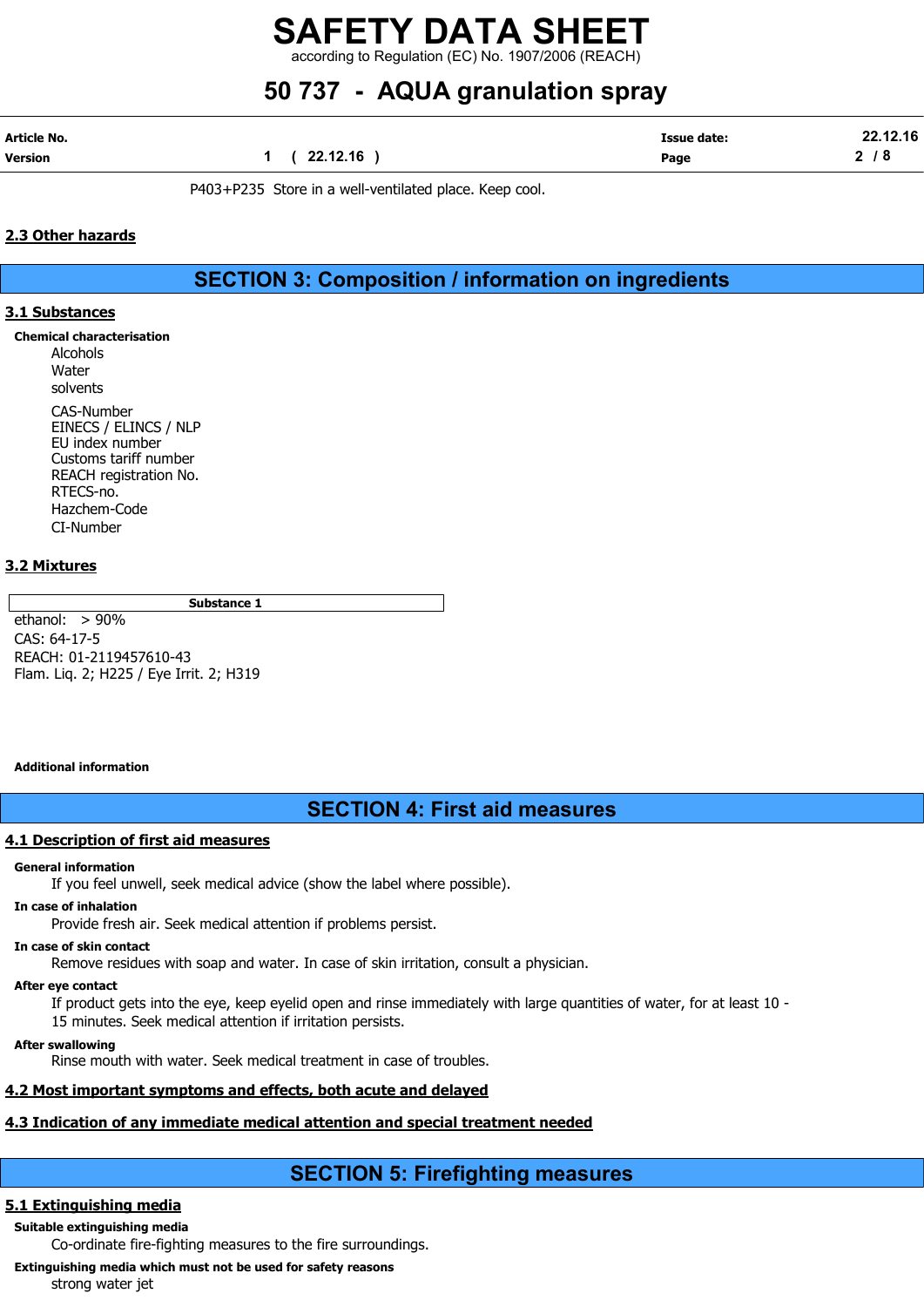rding to Regulation (EC) No. 1907/2006 (REACH)

# 50 737 - AQUA granulation spray

| Article No. |             | <b>Issue date:</b> | 22.12.16 |
|-------------|-------------|--------------------|----------|
| Version     | 1(22.12.16) | Page               | 78       |

#### 5.2 Special hazards arising from the substance or mixture

In case of fire may be liberated: Carbon monoxide and carbon dioxide

#### 5.3 Advice for firefighters

Special protective equipment for firefighters

Use appropriate respiratory protection.

#### Additional information

### SECTION 6: Accidental release measures

#### 6.1 Personal precautions, protective equipment and emergency procedures

Avoid contact with skin, eyes, and clothing.

#### 6.2 environmental precautions

Discharge into the environment must be avoided.

#### 6.3 Methods and material for containment and cleaning up

#### Methods for cleaning up

Collect spilled material using paper towels and dispose. Provide adequate ventilation.

Additional information

#### 6.4 Reference to other sections

Dispose of waste according to applicable legislation.

## SECTION 7: Handling and storage

#### 7.1 Precautions for safe handling

#### Advices on safe handling

Handle in accordance with good industrial hygiene and safety practice.

#### Precautions against fire and explosion

Pressurized container: protect from sunlight and do not expose to temperatures exceeding 50 °C. Do not pierce or burn, even after use. Do not spray on naked flames or any incandescent material.

#### 7.2 Conditions for safe storage, including any incompatibilities

#### Requirements for storerooms and containers

Keep in a cool, well-ventilated place.

Hints on joint storage Storage class Further details

Protect from frost and exposure to sun.

### 7.3 Specific end use(s)

# SECTION 8: Exposure controls/personal protection

### 8.1 Control parameters

64-17-5 ethanol

| DEU WEL      | $500,000$ $\rm{mL/m^3}$       |                 |
|--------------|-------------------------------|-----------------|
| DEU WEL      | $960,000$ mg/m <sup>3</sup>   | $2(II);$ DGF; Y |
| USA PEL (US) | ⊥.000,000 ppm                 | 8h (long term)  |
| USA PEL (US) | $1.900,000$ mg/m <sup>3</sup> | 8h (long term)  |

#### 8.2 Exposure controls

#### Occupational exposure controls

Respiratory protection

With correct and proper use, and under normal conditions, breathing protection is not required. Respiratory protection must be worn whenever the WEL levels have been exceeded. Combination filtering device (EN 14387) Use filter type A (= against vapours of organic substances)

#### Hand protection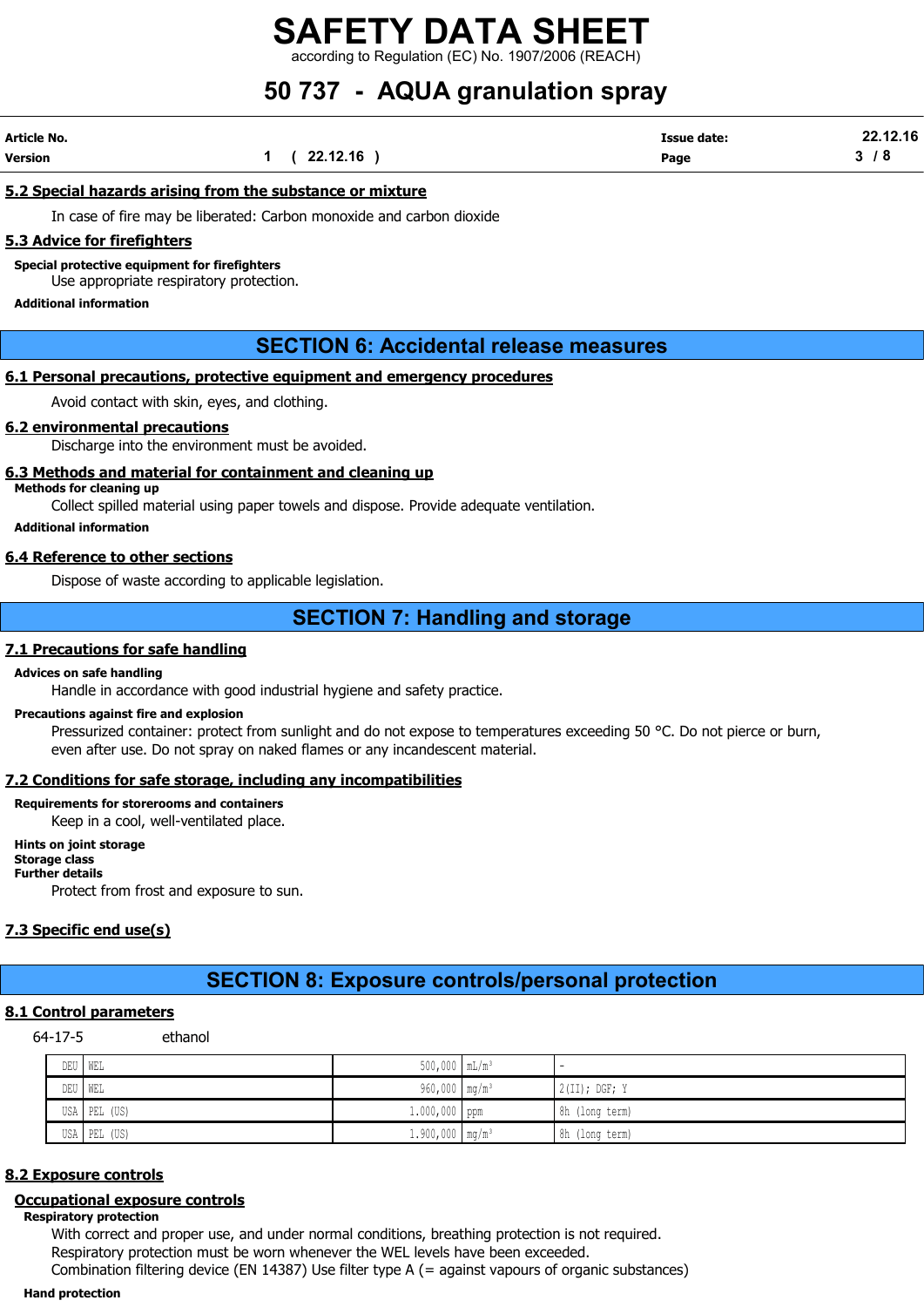according to Regulation (EC) No. 1907/2006 (REACH)

# 50 737 - AQUA granulation spray

| Article No. |          | <b>Issue date:</b> | 12.16 |
|-------------|----------|--------------------|-------|
| Version     | 22.12.16 | Page               | - 0   |

Qualified materials: Butyl caoutchouc (butyl rubber)

Layer thickness > 0,50 mm

Breakthrough time > 480 min

Butoflex 650 - MAPA GmbH, Industriestraße 21- 25, D-27404 Zeven, Internet: www.mapa-pro.de

All information was derived in accordance with EU directive 89/686/EWG and the resultant EN 374 in cooperation with MAPA GmbH. This recommendation applies exclusively to the product and use named in Section 1. In the event of commingling or deviating conditions, contact the suppliers of CE-approved gloves. This information is abased on our current state of knowledge and describes the security standards applicable to our product for the purpose provided.

#### Eye protection

Goggles

#### Body protection

Wear suitable protective clothing. Wash contaminated clothing prior to re-use.

General protection and hygiene measures Handle in accordance with good industrial hygiene and safety practice. Wash hands thoroughly after handling.

# SECTION 9: Physical and chemical properties

#### 9.1 information on basic physical and chemical properties

| Form                                                                 | liquid     |                       |         |                |
|----------------------------------------------------------------------|------------|-----------------------|---------|----------------|
| <b>Colour</b>                                                        | colourless |                       |         |                |
| <b>Odour</b>                                                         | alcoholic  |                       |         |                |
|                                                                      |            | min                   | max     |                |
| Initial boiling point and                                            |            |                       |         |                |
| boiling range                                                        |            |                       |         |                |
| <b>Melting point/freezing point</b>                                  |            |                       |         |                |
| Flash point/flash point range                                        |            |                       | 12 °C   |                |
| <b>Flammability</b>                                                  |            |                       |         |                |
| <b>Ignition temperature</b>                                          |            | 235 °C                | 235 °C  |                |
| <b>Auto-ignition temperature</b>                                     |            |                       |         |                |
| <b>Explosion limits</b>                                              |            | 3 Vol%                | 15 Vol% |                |
| <b>Refraction index</b>                                              |            |                       |         |                |
| Partition coefficient: n-octanol/water<br><b>Danger of explosion</b> |            |                       |         |                |
| <b>Vapour pressure</b><br><b>Density</b><br><b>PH</b> value          |            | 3500 hPa<br>0,79 g/ml |         | 20 °C<br>20 °C |
|                                                                      |            |                       |         |                |

Viscosity dynamic of Viscosity dynamic up to

Viscosity kinematic of Viscosity kinematic up to

#### 9.2 Other information

## SECTION 10: Stability and reactivity

#### 10.1 Reactivity

Product is stable under normal storage conditions.

#### 10.2 Chemical stability

#### 10.3 Possibility of hazardous reactions

10.4 Conditions to avoid

Protect from frost and exposure to sun.

#### 10.5 Incompatible materials

10.6 Hazardous decomposition products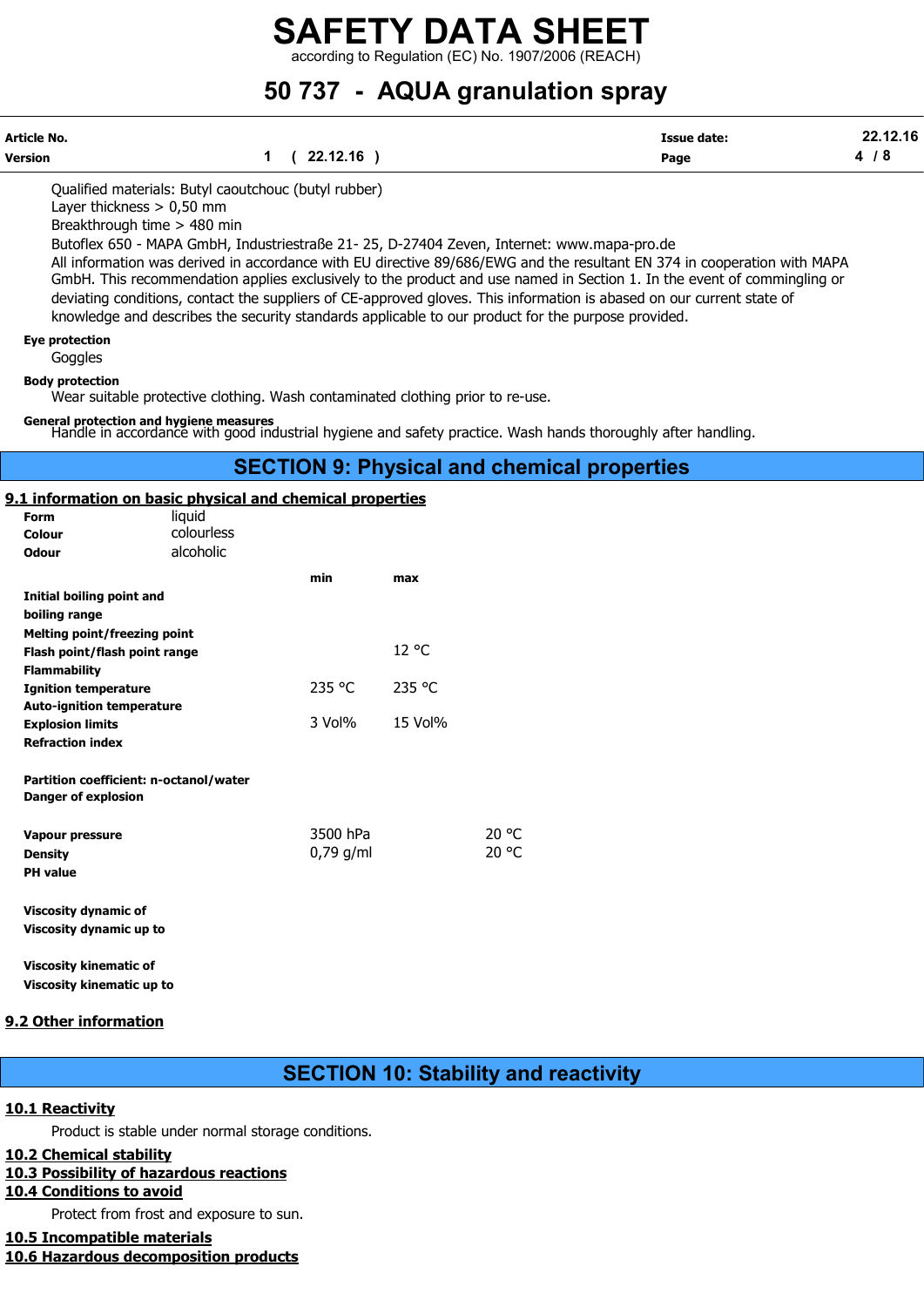according to Regulation (EC) No. 1907/2006 (REACH)

# 50 737 - AQUA granulation spray

| Article No. |           | <b>Issue date:</b> | 22.12.16 |
|-------------|-----------|--------------------|----------|
| Version     | (22.12.16 | Page               | 5/8      |

Hazardous vapours may form during fires.

# SECTION 11: Toxicological information

#### 11.1 Information on toxicological effects

Acute toxicity In case of inhalation After swallowing In case of skin contact After eye contact

#### Practical experience

#### General remarks

#### Toxicological tests

64-17-5 ethanol

|                                   | 1(22.12.16) |        |                                              | issue date:<br>Page | 44. I 4. I V<br>5/8 |
|-----------------------------------|-------------|--------|----------------------------------------------|---------------------|---------------------|
| vapours may form during fires.    |             |        |                                              |                     |                     |
|                                   |             |        | <b>SECTION 11: Toxicological information</b> |                     |                     |
| <u>n on toxicological effects</u> |             |        |                                              |                     |                     |
| ion                               |             |        |                                              |                     |                     |
| ntact                             |             |        |                                              |                     |                     |
| <u>ence</u>                       |             |        |                                              |                     |                     |
| <u>s</u>                          |             |        |                                              |                     |                     |
|                                   |             |        |                                              |                     |                     |
| <u>sts</u>                        |             |        |                                              |                     |                     |
| ethanol<br>oral                   | LD50        | Rat    | 5000,000                                     | mg/kg               | $\sim$              |
| inhalative                        | LC50        | Rat    | 1800,000                                     | mg/1                | $4\mathrm{h}$       |
| dermal                            | LD50        | Rabbit | 10000,000                                    | mg/kg               | $\sim$              |
|                                   |             |        |                                              |                     |                     |
|                                   |             |        | <b>SECTION 12: Ecological information</b>    |                     |                     |

## SECTION 12: Ecological information

#### 12.1 Toxicity

Aquatic toxicity Water Hazard Class 1 WGK catalog number General information

#### 12.2 Persistence and degradability

Further details Product is partially biodegradable. Oxygen demand

#### 12.3 Bioaccumulative potential

Bioconcentration factor (BCF) Partition coefficient: n-octanol/water

12.4 Mobility in soil No data available

#### 12.5 Results of PBT and vPvB assessment

No data available

#### 12.6 Other adverse effects

General information

#### Ecotoxicological effects

64-17-5 ethanol

| adability     |                       |                                            |           |                          |                |  |
|---------------|-----------------------|--------------------------------------------|-----------|--------------------------|----------------|--|
|               | degradable.           |                                            |           |                          |                |  |
| <u>ential</u> |                       |                                            |           |                          |                |  |
| l/water       |                       |                                            |           |                          |                |  |
| lor           | <b>PvB assessment</b> |                                            |           |                          |                |  |
|               | $_{\rm LC50}$         | fish                                       | 8150,000  | $\mathrm{mg}/\mathrm{1}$ | $48h$          |  |
|               | EC50                  | Daphnia magna                              | 14221,000 | mg/1                     | $48\mathrm{h}$ |  |
|               |                       |                                            |           |                          |                |  |
|               |                       | <b>SECTION 13: Disposal considerations</b> |           |                          |                |  |
| <u>thods</u>  |                       |                                            |           |                          |                |  |
|               |                       |                                            |           |                          |                |  |

# SECTION 13: Disposal considerations

### 13.1 Waste treatment methods

#### **Product**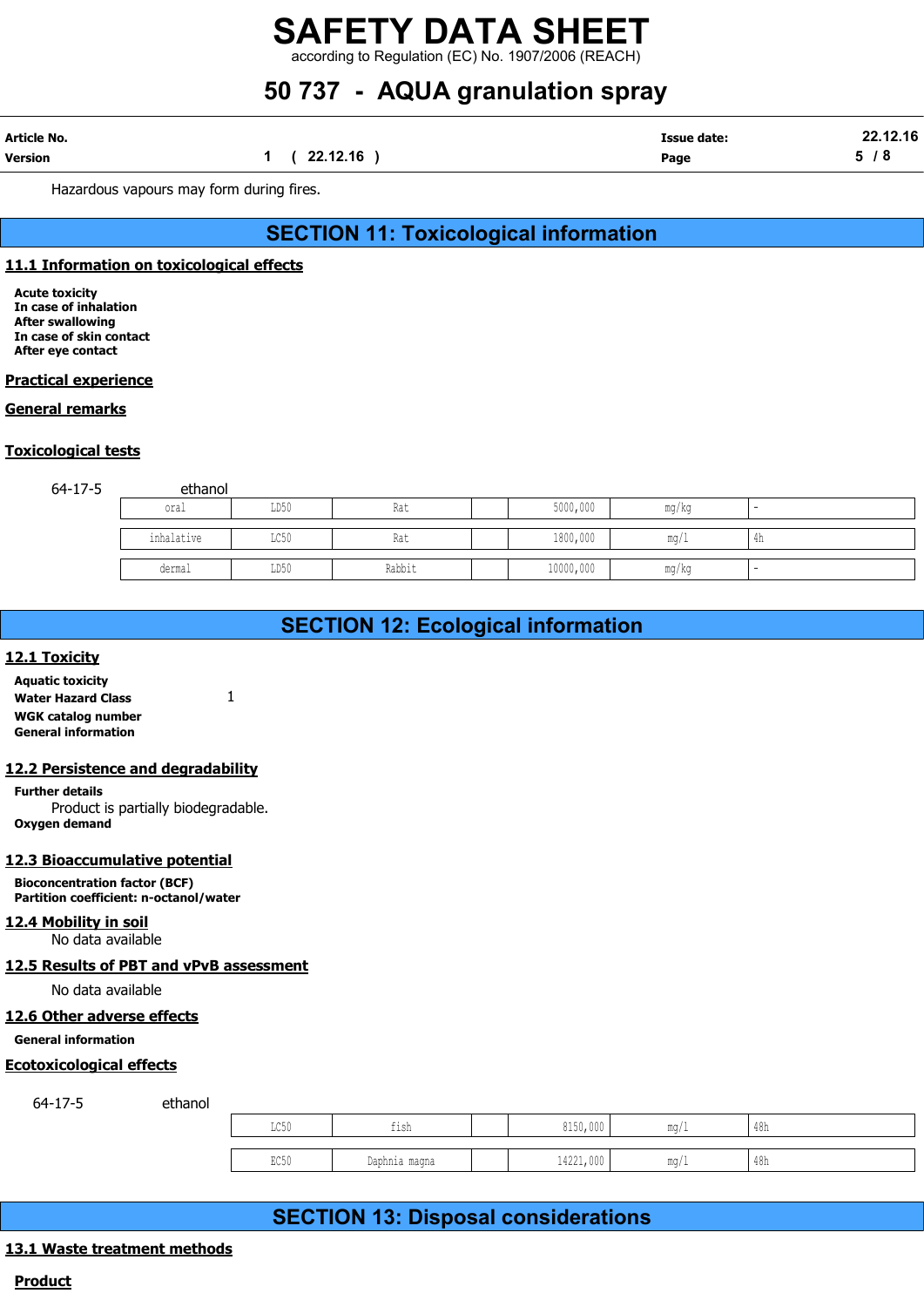according to Regulation (EC) No. 1907/2006 (REACH)

# 50 737 - AQUA granulation spray

| Article No. |               | <b>Issue date:</b> | 22.12.16 |
|-------------|---------------|--------------------|----------|
| Version     | 1 (22.12.16 , | Page               | 6/8      |

Waste key number

080111 080111\* waste paint and varnish containing organic solvents or other dangerous substances Recommendation

#### Contaminated packaging

Waste key number Recommendation

#### Additional information

## SECTION 14: Transport information

#### 14.1 UN number

1170

#### 14.2 UN proper shipping name

| ADR, ADN   | ETHANOL SOLUTION (ETHYL ALCOHOL SOLUTION) |
|------------|-------------------------------------------|
| IMDG, IATA | ETHANOL SOLUTION                          |

#### 14.3 Transport hazard class(es)

| ADR, ADN | 3 |
|----------|---|
| IMDG     | 3 |
| IATA     | 3 |

#### 14.4 Packing group

II

#### 14.5 Environmental hazards

Marine Pollutant - IMDG No Marine Pollutant - ADN

#### 14.6 Special precautions for user

#### Land transport

| <b>Code: ADR/RID</b>                              | F1                  |
|---------------------------------------------------|---------------------|
| Kemmler-number                                    | 33                  |
| <b>Hazard label ADR</b>                           | 3                   |
| <b>Limited quantities</b>                         | 11.                 |
| <b>Contaminated packaging: Instructions</b>       | P001 - IBC02 - R001 |
| <b>Contaminated packaging: Special provisions</b> |                     |
| Special provisions for packing together           | <b>MP19</b>         |
| <b>Portable tanks: Instructions</b>               | T4                  |
| <b>Portable tanks: Special provisions</b>         | TP1                 |
| <b>Tank coding</b>                                | LGBF                |
| <b>Tunnel restriction</b>                         | D/E                 |
| <b>Remarks</b>                                    |                     |
| EQ                                                | F <sub>2</sub>      |
| <b>Special provisions</b>                         | 144 - 601           |

#### Inland waterway craft

Hazard label Limited quantities Transport permitted Equipment necessary Ventilation Remarks EQ Special provisions

#### Sea transport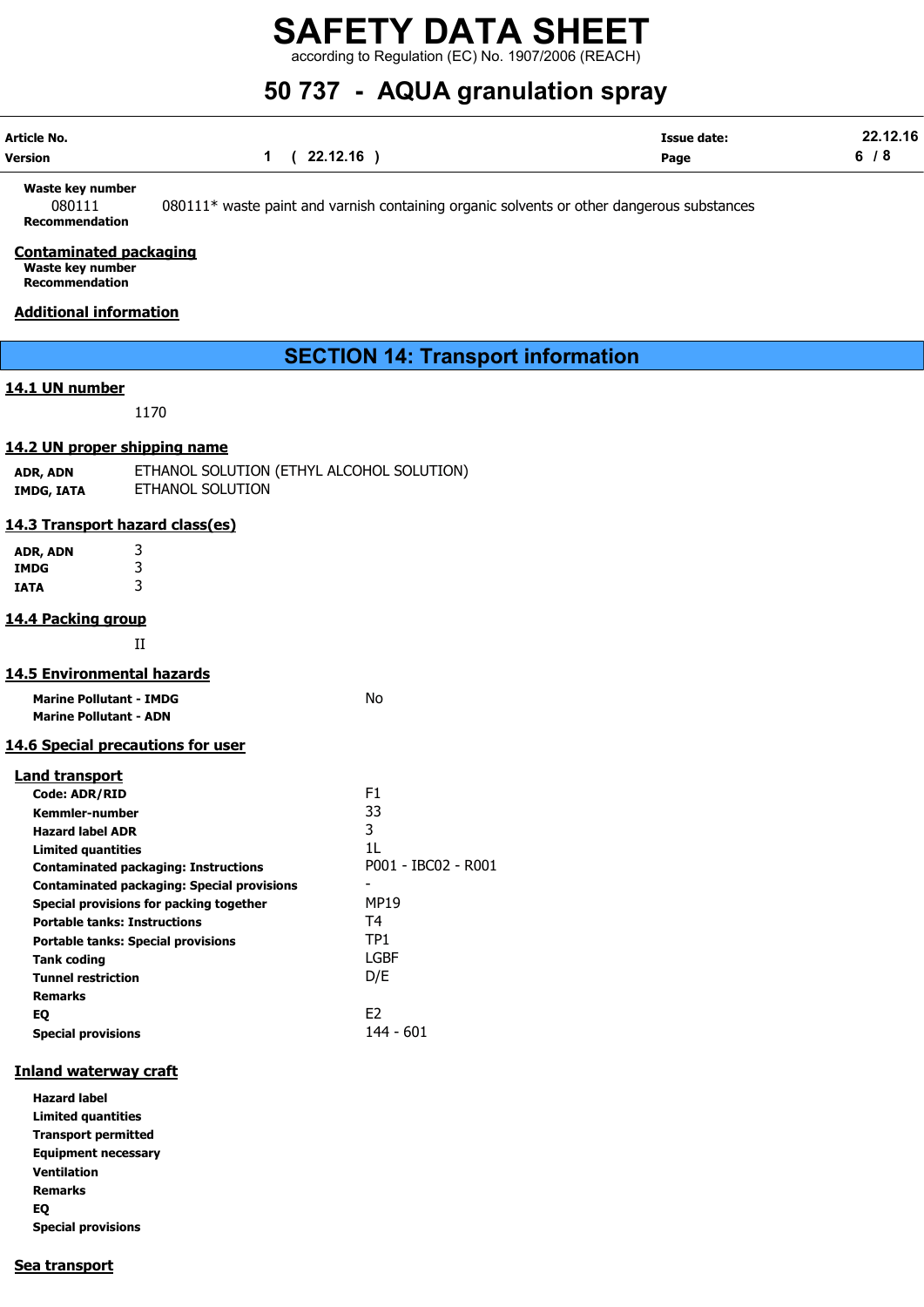# SAFETY DATA SHEET according to Regulation (EC) No. 1907/2006 (REACH)

# 50 737 - AQUA granulation spray

| Article No.                                       |                           | <b>Issue date:</b> | 22.12.16 |
|---------------------------------------------------|---------------------------|--------------------|----------|
| <b>Version</b>                                    | (22.12.16)<br>$\mathbf 1$ | Page               | 7/8      |
| <b>EmS</b>                                        | $F-E$ , S-D               |                    |          |
| <b>Special provisions</b>                         | 144                       |                    |          |
| <b>Limited quantities</b>                         | 1L                        |                    |          |
| <b>Contaminated packaging: Instructions</b>       | P001                      |                    |          |
| <b>Contaminated packaging: Special provisions</b> |                           |                    |          |
| <b>IBC: Instructions</b>                          | IBC02                     |                    |          |
| <b>IBC: Provisions</b>                            | $\blacksquare$            |                    |          |
| <b>Tank instructions IMO</b>                      |                           |                    |          |
| <b>Tank instructions UN</b>                       | T4                        |                    |          |
| <b>Tank instructions Special provisions</b>       | TP1                       |                    |          |
| <b>Stowage and segregation</b>                    | category A                |                    |          |
| <b>Properties and observations</b>                |                           |                    |          |
| <b>Remarks</b>                                    |                           |                    |          |
| EQ                                                | E <sub>2</sub>            |                    |          |
| Air transport                                     |                           |                    |          |
| <b>Hazard</b>                                     | Flammable Liquid          |                    |          |
| Passenger                                         | 353 (5L)                  |                    |          |
| Passenger LQ                                      | Y341 (1L)                 |                    |          |
| Cargo                                             | 364 (60L)                 |                    |          |
| <b>ERG</b>                                        | 3L                        |                    |          |
| <b>Remarks</b>                                    |                           |                    |          |
| EQ                                                | E <sub>2</sub>            |                    |          |
| <b>Special Provisioning</b>                       | A <sub>3</sub>            |                    |          |

#### 14.7 Transport in bulk according to Annex II of MARPOL 73/78 and the IBC Code

No data available

## SECTION 15: Regulatory information

#### 15.1 Safety, health and environmental regulations/legislation specific for the substance or mixture

#### National regulations

#### **Europe**

Contents of VOC [%] Contents of VOC  $[q/L]$ Further regulations, limitations and legal requirements

#### **Germany**

Storage class Water Hazard Class  $1$ WGK catalog number Incident regulation Information on working limitations Further regulations, limitations and legal requirements

#### Denmark

Further regulations, limitations and legal requirements

### **Hungary**

Further regulations, limitations and legal requirements

#### Great Britain

Further regulations, limitations and legal requirements

### Switzerland